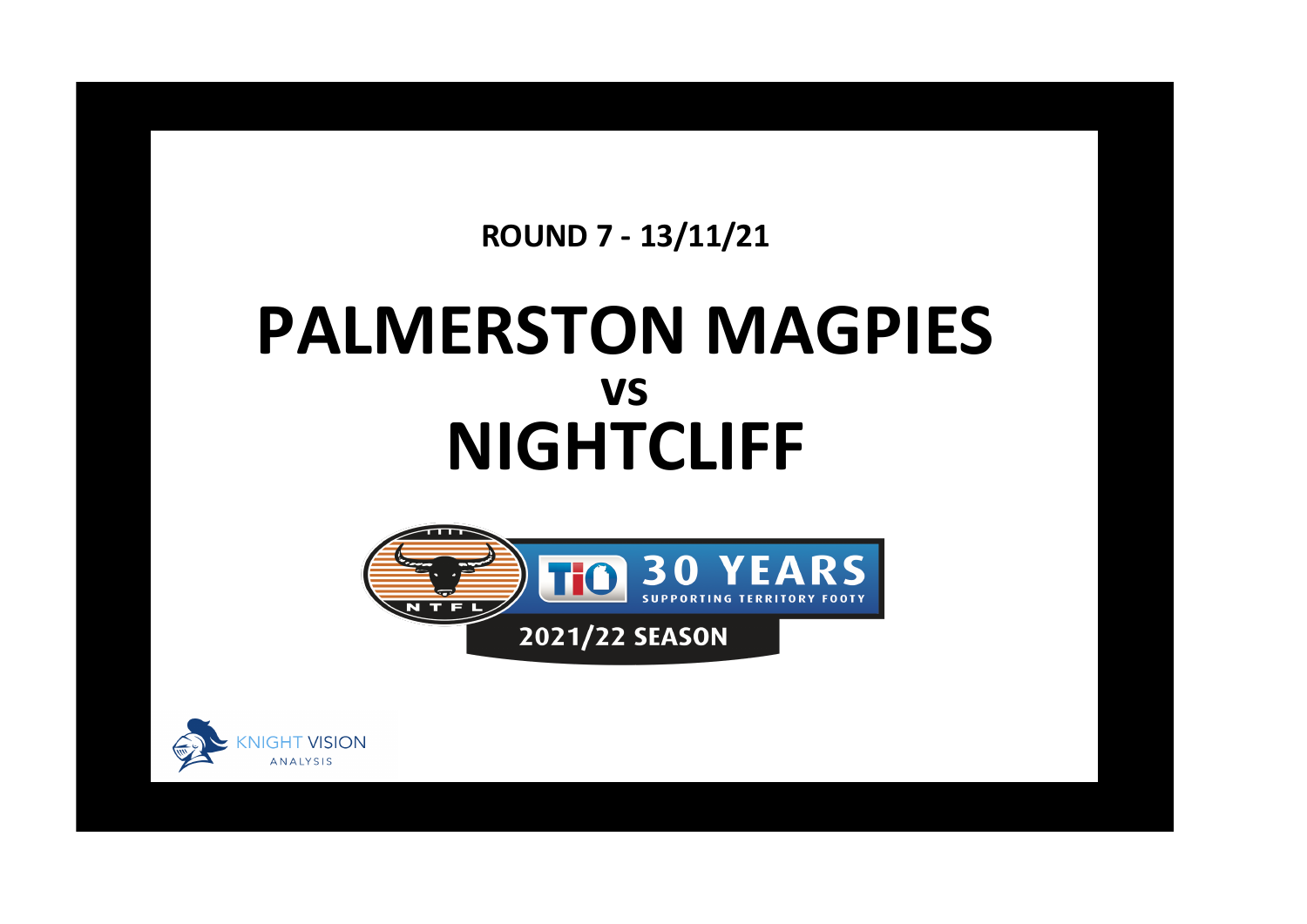| <b>Palmerston Magpies</b> |                          |                         |                |                |                          |                         |                         | <b>Nightcliff</b> |                |                | <b>Differential</b> |                |                |                |              |  |
|---------------------------|--------------------------|-------------------------|----------------|----------------|--------------------------|-------------------------|-------------------------|-------------------|----------------|----------------|---------------------|----------------|----------------|----------------|--------------|--|
| Q1                        | Q <sub>2</sub>           | Q <sub>3</sub>          | Q4             | <b>TOTAL</b>   |                          | Q1                      | Q <sub>2</sub>          | Q <sub>3</sub>    | Q <sub>4</sub> | <b>TOTAL</b>   | Q1                  | Q <sub>2</sub> | Q <sub>3</sub> | Q <sub>4</sub> | <b>TOTAL</b> |  |
| 43                        | 40                       | 36                      | 37             | 156            | <b>Kicks</b>             | 49                      | 48                      | 46                | 54             | 197            | $-6$                | $-8$           | $-10$          | $-17$          | $-41$        |  |
| 15                        | 24                       | 22                      | 22             | 83             | <b>Handballs</b>         | 45                      | 26                      | 31                | 19             | 121            | $-30$               | $-2$           | $-9$           | $+3$           | $-38$        |  |
| 58                        | 64                       | 58                      | 59             | 239            | <b>Disposals</b>         | 94                      | 74                      | 77                | 73             | 318            | $-36$               | $-10$          | $-19$          | $-14$          | $-79$        |  |
| 2.87                      | 1.67                     | 1.64                    | 1.68           | 1.88           | <b>K:H Ratio</b>         | 1.09                    | 1.85                    | 1.48              | 2.84           | 1.63           | $+1.78$             | $-0.18$        | $+0.15$        | $-1.16$        | $+0.25$      |  |
| 44%                       | 55%                      | 67%                     | 57%            | 55%            | Kick Eff. %              | 67%                     | 69%                     | 57%               | 61%            | 63%            | $-23%$              | $-14%$         | $+10%$         | $-4%$          | $-8%$        |  |
| 60%                       | 75%                      | 73%                     | 64%            | 69%            | <b>Handball Eff. %</b>   | 76%                     | 77%                     | 71%               | 89%            | 77%            | $-16%$              | $-2%$          | $+2%$          | $-26%$         | $-8%$        |  |
| 9                         | 5                        | 8                       | 6              | 28             | <b>Clangers</b>          | $\overline{\mathbf{z}}$ | 8                       | $\overline{2}$    | $\overline{2}$ | 19             | $+2$                | $-3$           | $+6$           | $+4$           | $+9$         |  |
| 30                        | 29                       | 29                      | 33             | 121            | <b>Cont. Poss</b>        | 34                      | 32                      | 33                | 31             | 130            | $-4$                | $-3$           | $-4$           | $+2$           | $-9$         |  |
| 26                        | 33                       | 30                      | 26             | 115            | <b>Unc. Poss</b>         | 59                      | 41                      | 43                | 44             | 187            | $-33$               | $-8$           | $-13$          | $-18$          | $-72$        |  |
| 11                        | 11                       | 6                       | 12             | 40             | <b>Marks</b>             | 23                      | 13                      | 14                | 19             | 69             | $-12$               | $-2$           | $-8$           | $-7$           | $-29$        |  |
| 10                        | 10                       | 5                       | 8              | 33             | <b>Unc. Marks</b>        | 22                      | 12                      | 10                | 18             | 62             | $-12$               | $-2$           | $-5$           | $-10$          | $-29$        |  |
| 1                         | 1                        | 1                       | 4              | $\overline{7}$ | <b>Cont. Marks</b>       | $\mathbf{1}$            | 1                       | 4                 | 1              | $\overline{7}$ | $\bf{0}$            | $\Omega$       | $-3$           | $+3$           | $\mathbf 0$  |  |
| $\overline{\mathbf{2}}$   | $\overline{2}$           | $\Omega$                | $\overline{2}$ | 6              | <b>Int. Marks</b>        | 5                       | $\overline{2}$          | 3                 | $\overline{2}$ | 12             | $-3$                | $\Omega$       | $-3$           | $\mathbf 0$    | $-6$         |  |
| $\overline{2}$            | $\mathbf{1}$             | 1                       | 3              | $\overline{7}$ | <b>F50 Marks</b>         | 4                       | $\overline{2}$          | 4                 | 4              | 14             | $-2$                | $-1$           | $-3$           | $-1$           | $-7$         |  |
| 9                         | 16                       | 13                      | 12             | 50             | <b>Handball Receives</b> | 28                      | 20                      | 21                | 17             | 86             | $-19$               | $-4$           | $-8$           | $-5$           | $-36$        |  |
| 23                        | 26                       | 25                      | 24             | 98             | <b>Groundball Gets</b>   | 31                      | 28                      | 26                | 27             | 112            | $-8$                | $-2$           | $-1$           | $-3$           | $-14$        |  |
| 5                         | 11                       | $\overline{\mathbf{z}}$ | 5              | 28             | <b>Hitouts</b>           | 3                       | $\overline{2}$          | 6                 | 7              | 18             | $+2$                | $+9$           | $+1$           | $-2$           | $+10$        |  |
| 4                         | 6                        | 5                       | 5              | 20             | <b>Clearances</b>        | 6                       | 7                       | 10                | 6              | 29             | $-2$                | $-1$           | $-5$           | $-1$           | $-9$         |  |
| 15                        | 11                       | 10                      | 6              | 42             | <b>Tackles</b>           | 12                      | 13                      | 11                | 9              | 45             | $+3$                | $-2$           | $-1$           | $-3$           | $-3$         |  |
| $\overline{\mathbf{z}}$   | 5                        | 12                      | 5              | 29             | <b>One Percenters</b>    | 4                       | 10                      | 9                 | $\overline{2}$ | 25             | $+3$                | $-5$           | $+3$           | $+3$           | $+4$         |  |
| 5                         | 5                        | 8                       | 3              | 21             | <b>Spoils</b>            | $\overline{2}$          | 6                       | 5                 | $\mathbf{2}$   | 15             | $+3$                | $-1$           | $+3$           | $+1$           | $+6$         |  |
| 8                         | 3                        | 5                       | 5              | 21             | <b>Frees For</b>         | 2                       | 6                       | 7                 | 5              | 20             | $+6$                | $-3$           | $-2$           | $\mathbf{0}$   | $+1$         |  |
| $\overline{2}$            | 6                        | 7                       | 5              | 20             | <b>Frees Against</b>     | 8                       | $\overline{\mathbf{3}}$ | 5                 | 5              | 21             | $-6$                | $+3$           | $+2$           | $\mathbf{0}$   | $-1$         |  |
| $\overline{7}$            | 6                        | 9                       | 12             | 34             | Inside 50s               | 11                      | 16                      | 12                | 10             | 49             | $-4$                | $-10$          | $-3$           | $+2$           | $-15$        |  |
| 9                         | 13                       | 10                      | 7              | 39             | <b>Rebound 50s</b>       | 4                       | 6                       | 8                 | 11             | 29             | $+5$                | $+7$           | $+2$           | $-4$           | $+10$        |  |
| 43%                       | 33%                      | 33%                     | 33%            | 35%            | Score / 150 %            | 55%                     | 44%                     | 50%               | 70%            | 53%            | $-12%$              | $-10%$         | $-17%$         | $-37%$         | $-18%$       |  |
| $\overline{\mathbf{2}}$   | 1                        | $\overline{2}$          | 1              | 6              | <b>Goals</b>             | $\overline{2}$          | $\overline{2}$          | 3                 | 3              | 10             | $\mathbf{0}$        | $-1$           | $-1$           | $-2$           | $-4$         |  |
| 1                         | 1                        | 1                       | 3              | 6              | <b>Behinds</b>           | 4                       | 5                       | 3                 | 4              | 16             | $-3$                | -4             | $-2$           | $-1$           | $-10$        |  |
| 13                        | $\overline{\phantom{a}}$ | 13                      | 9              | 42             | <b>Score</b>             | 16                      | 17                      | 21                | 22             | 76             | $-3$                | $-10$          | $-8$           | $-13$          | $-34$        |  |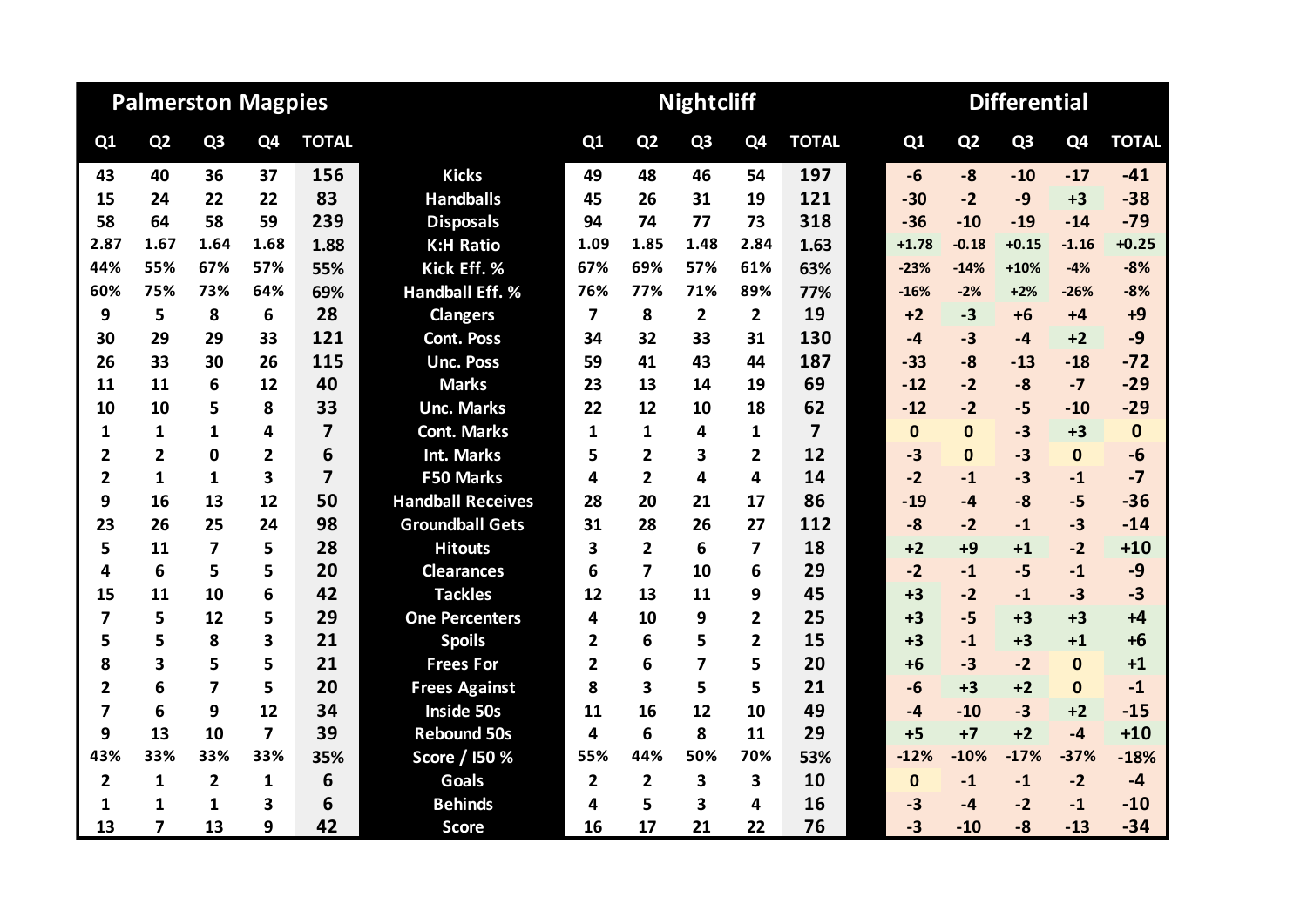| <b>Palmerston Magpies</b> |     |       |         |      |            |                |           |       |       |                |           |    |         |                |                                  |       |            |    |    |                |      |      |       |                |                |              |                        |
|---------------------------|-----|-------|---------|------|------------|----------------|-----------|-------|-------|----------------|-----------|----|---------|----------------|----------------------------------|-------|------------|----|----|----------------|------|------|-------|----------------|----------------|--------------|------------------------|
| <b>Player</b>             | К   |       | D       |      | KE % HE%   | CLG.           | <b>CP</b> | UP    | М     | UM             | <b>CM</b> | IM | F50M HR |                | $\mathsf{G}\mathsf{B}\mathsf{G}$ | но    | <b>CLR</b> | т  | 1% | <b>SP</b>      | FF   | FA   | 150   | <b>R50</b>     | G              | в            | <b>SA</b>              |
| 29 L Marlin               | 27  |       | 28      | 70%  | 100%       | 5              | 5         | 22    | 3     | 3              | 0         | 1  | 0       | 5              | 5                                | 0     |            | 0  |    |                |      | 2    | 2     | 15             | 1              | 0            | 0                      |
| 21 C Williams             | 10  | 8     | 18      | 70%  | 75%        | 2              | 9         | 8     | 1     | 1              | 0         | 0  | 0       | 6              | 8                                | 0     | 1          | 4  | 0  | 0              | 1    | 1    | 5     | 2              | 1              | 0            | $\mathbf{2}$           |
| 26 L Meadows              | 13  | 4     | 17      | 62%  | 50%        | 3              | 7         | 9     | 6     | 6              | 0         | 1  | 1       | 2              | 4                                | 1     |            | 1  |    | 1              | 3    | 1    | 2     | 3              |                | 0            | 1                      |
| 20 E Guthrie              | 7   | 9     | 16      | 86%  | 67%        | 0              | 10        | 6     | 2     | 2              | 0         | 0  | 0       | 4              | 7                                | 0     | 4          | 2  | 1  | 0              | 3    | 0    | 1     | 1              | 0              | $\Omega$     | 0                      |
| 01 K Groves               | 9   | 6     | 15      | 44%  | 67%        | 2              | 7         | 8     | 1     | 1              | 0         | 0  | 0       | 5              | 6                                | 0     | 2          | 5  | 2  | 2              | 2    | 2    | 2     | 2              | 0              | 0            | 0                      |
| 06 S Lampton              | 7   | 6     | 13      | 29%  | 33%        | 0              | 8         | 4     | 1     | 1              | 0         | 0  | 0       | $\overline{2}$ | 6                                | 0     | 1          | 3  | 2  | $\overline{2}$ | 3    | 0    | 4     | 0              | 0              | $\mathbf{1}$ | 2                      |
| 35 J Cole                 | 7   | 6     | 13      | 71%  | 67%        | 0              | 8         | 5     | 4     | 4              | 0         | 3  | 0       | 0              | 6                                | 0     | 0          | 2  | 4  | 4              | 3    | 0    | 0     | 3              | 0              | 0            | 0                      |
| 08 L Flanagan             | 8   | 4     | 12      | 75%  | 100%       | $\overline{2}$ | 6         | 6     | 1     | 1              | 0         | 0  | 0       | 3              | 6                                | 0     | 0          | 2  | 1  | 1              | 0    | 0    | 1     | 3              | 0              | 0            | 0                      |
| 13 L Grigg                | 9   | 3     | 12      | 44%  | 33%        | 2              | 8         | 5     | 2     | 1              | 1         | 0  | 0       | 4              | 7                                | 0     | 3          | 3  | 0  | 0              | 0    | 2    | 6     | $\overline{2}$ | 0              | 0            | 0                      |
| 02 R Warfe                | 4   | 5.    | 9       | 50%  | 80%        | 0              | 5         | 4     | 2     | $\overline{2}$ | 0         | 0  | 0       | $\overline{2}$ | 3                                | 0     | 2          | 0  | 1  | 0              | 2    | 0    | 0     | $\overline{2}$ | 0              | 0            | 0                      |
| 15 M Sutton               | 5   | 4     | 9       | 40%  | 75%        | 0              | 7         |       | 1     | 1              | 0         | 0  | 0       | 0              |                                  | 0     | 4          | 3  | 0  | 0              | 0    | 0    | -1    | 0              | 0              | 0            | 1                      |
| 16 B Ugle                 | 8   | 1     | 9       | 13%  | 0%         | 3              | 5         | 3     | 2     | 0              | 2         | 1  | 0       | 3              | 3                                | 0     | 1          | 3  | 0  | 0              | 0    | 2    | 3     | 0              | 0              | 0            | 0                      |
| 22 D Stafford             | 7   | 2     | 9       | 43%  | 50%        | 1              | 7         | 2     | 4     | 1              | 3         | 0  | 2       | 1              | 4                                | 0     | 0          | 2  | 0  | 0              | 0    | 0    | 3     | 0              | 0              | 2            | 0                      |
| 19 E Betts                | 7   | 1     | 8       | 43%  | 100%       | 0              | 2         | 5     | 3     | 3              | 0         | 0  | 2       | 1              | 2                                | 0     | 0          | 1  | 2  | 0              | 0    | 1    | 0     | 0              | $\overline{2}$ | 2<br>on oraș | 0                      |
| 05 J Knight               | 6   |       |         | 50%  | 0%         | $\overline{2}$ | 3         | 4     |       |                | 1         | 0  | 2       | 2              | 2                                | 0     | Ω          | 0  | 2  |                | ი    | 1    |       | 0              |                | 0            | 1                      |
| 09 B McMahon              | 4   | 3     | 7       | 25%  | 67%        | 0              | 4         | 3     | 0     | 0              | 0         | 0  | 0       | 2              | 4                                | 0     | 0          | 0  | 5  | 5              | 0    | 2    | 0     | 2<br>anana a   | 0              | 0<br>an ann  | 0<br><b>CONTRACTOR</b> |
| 12 C Shadforth            | 3   | 4     | 7       | 33%  | 75%        |                | 5         | 3     | 0     | 0              | 0         | 0  | 0       | 2              | 5                                | 0     | 0          | 4  | 0  | 0              | 0    | 1    | 0     | 4              | 0              | 0            | 0                      |
| 32 P Walton               | 4   | 3     | 7       | 25%  | 67%        | 3              | 3         | 6     | 1     | 1              | 0         | 0  | 0       | 3              | 2                                | 0     | 0          | 0  | 1  | 1              | 2    | 3    | 0     | 0              | 0              | 0            | 0                      |
| 24 F Kinthari             | 1   | 5     | 6       | 100% | 80%        |                | 2         | 4     | 1     | 1              | 0         | 0  | 0       | $\mathbf{1}$   | 2                                | 0     | 0          | 0  |    | 0              | 0    | 0    | 0     | 0              | 0              | 0            | 0                      |
| 33 Alwyn Davey            | 5   | 1     | 6       |      | 100% 100%  | 0              | 4         |       | 1     | 1              | 0         | 0  | 0       | 0              | 3                                | 0     | 0          | 3  | 1  | 0              | 1    | 0    | 3     | 0              | 0              | 0            | 2                      |
| 34 D Corbett              | 4   | 2     | 6       |      | 25% 100%   |                | 2         | 4     | 2     | 2              | 0         | 0  | 0       | 2              | 2                                | 11    | 0          | 0  |    | 0              | 0    | 0    | 0     | 0              | 0              | 1            | 1                      |
| 28 K Annand               | 0   | 4     | 4       |      | ##### 100% | 0              | 4         | 0     | 0     | 0              | 0         | 0  | 0       | 0              | 4                                | 16    | 0          | 4  | 3  | 3              | 0    | 2    | 0     | 0              | 0              | 0            | 0                      |
| <b>PMFC</b>               | 156 | 83    | 239     |      | 55% 69%    | 28             | 121       | 115   | 40    | 33             |           | 6  |         | 50             | 98                               | 28    | 20         | 42 | 29 | 21             | 21   | 20   | 34    | 39             | 6              | 6            | 10                     |
| <b>NFC</b>                | 197 |       | 121 318 |      | 63% 77%    | 19             | 130       | 187   | 69    | 62             | 7         | 12 | 14      | 86             | 112                              | 18    | 29         | 45 | 25 | 15             | 20   | 21   | 49    | 29             | 10             | 16           | 21                     |
| <b>Differential</b>       | -41 | $-38$ | $-79$   | -8%  | -8%        | +9             | -9        | $-72$ | $-29$ | $-29$          | 0         | -6 | $-7$    | $-36$          | $-14$                            | $+10$ | $-9$       | -3 | +4 | +6             | $+1$ | $-1$ | $-15$ | $+10$          | -4             | $-10$        | $-11$                  |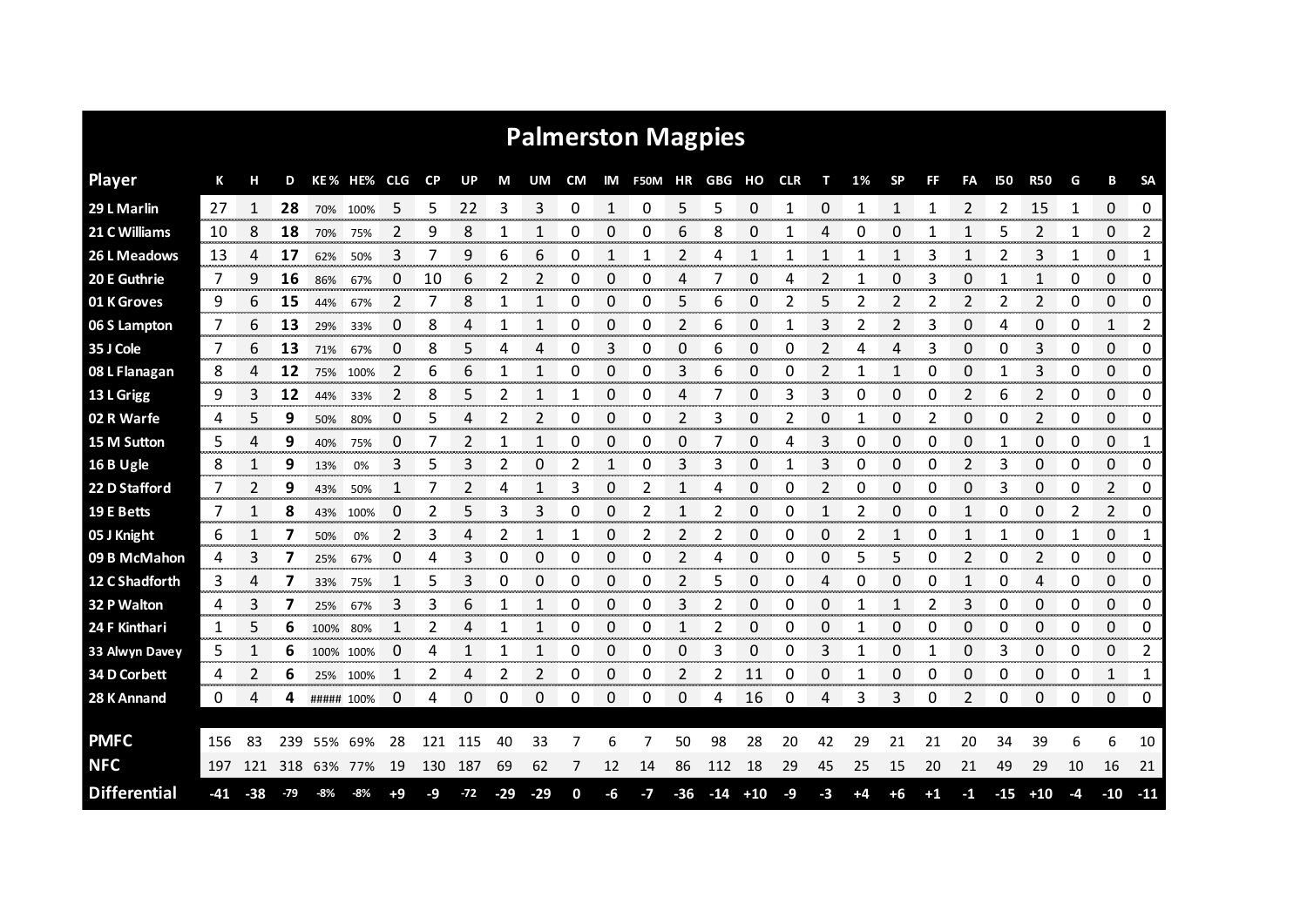|                     | <b>Nightcliff</b> |       |               |     |             |                    |           |                         |       |                |   |                        |                          |                 |       |                     |                |                |    |                |                |                 |                        |                             |              |                               |                    |
|---------------------|-------------------|-------|---------------|-----|-------------|--------------------|-----------|-------------------------|-------|----------------|---|------------------------|--------------------------|-----------------|-------|---------------------|----------------|----------------|----|----------------|----------------|-----------------|------------------------|-----------------------------|--------------|-------------------------------|--------------------|
| <b>Player</b>       | К                 | н     | D             |     | KE% HE% CLG |                    | CP        | <b>UP</b>               | М     | UM             |   |                        | CM IM F50M HR GBG HO CLR |                 |       |                     |                | т              | 1% | <b>SP</b>      | <b>FF</b>      | FA              | <b>I50</b>             | <b>R50</b>                  | G            | B                             | <b>SA</b>          |
| 22 D Bowles         | 17                | 11    | 28            | 76% | 91%         | 0                  | 13        | 15                      | 3     | 2              | 1 | 2                      | 0                        | 11              | 11    | 9                   | 2              | 0              | 1  | $\mathbf{1}$   | $\overline{2}$ | $\overline{2}$  | 9                      | 3                           | 0            | 1                             | 3                  |
| 17 S Harper         | 15                | 10    | 25            | 67% | 80%         |                    | 12        | 13                      | 6     | 6              | 0 | 2                      | 0                        | 7               | 12    | 0                   | 3              | 2              | 2  |                | 0              | 0               | 3                      | 4                           | 0            | 0                             | 0                  |
| 09 R Nyhuis         | 15                | 8     | 23            | 73% | 75%         | 1                  | 8         | 15                      | 7     | 7              | 0 | 2                      | 0                        | 7               | 8     | 0                   | 0              | 6              | 4  | $\overline{2}$ | 0              | 0               | 1                      | $\mathbf{1}$                | 0            | 0                             | 0                  |
| 23 B Filo           | 12                | 11    | 23            | 67% | 73%         | 3                  | 12        | 11                      | 4     | 4              | 0 | 0                      | 1                        | 6               | 12    | 0                   | 5              | 1              | 0  | 0              | 0              | 3               | 2                      | 1                           | 0            | 2                             | 0                  |
| 33 S Wilson         | 18                | 4     | 22            | 72% | 75%         | 1                  | 4         | 17                      | 5     | 5              | 0 | $\mathbf 0$            | 1                        | 6               | 4     | 0                   | 3              | $\overline{2}$ | 0  | 0              | 0              | 0               | 6                      | 0                           | 3            | $\overline{2}$                | 3                  |
| 01 R Mu             | 4                 | 16    | 20            | 75% | 81%         | 2                  | 9         | 11                      | 1     | 1              | 0 | 0                      | 0                        | 6               | 9     | 0                   | 1              | 0              | -1 | 0              | 1              | 0               | 0                      | $\mathbf{1}$                | 1            | 1                             | 1                  |
| 26 M McGregor       | 13                | 5     | 18            | 46% | 40%         | 1                  | 9         | 8                       | 5     | 4              | 1 | 1                      | 0                        | 3               | 7     | 6                   | 4              | 5              | 2  | $\overline{2}$ | 1              | $\overline{2}$  | 2                      | 3                           | 0            | $\mathbf{1}$                  | 1                  |
| 18 T North          | 10                | 6     | 16            | 50% | 67%         | 1                  | 5         | 11                      | 3     | 3              | 0 | 1                      | 1                        | 3               | 5     | 0                   | $\overline{2}$ | 2              | 1  | 1              | 0              | 1               | 3                      | $\mathbf{1}$                | 1            | 0                             | 0                  |
| 20 T Melville       | 8                 | 8     | 16            | 88% | 88%         | 1                  | 8         | 7                       | 1     | 1              | 0 | $\mathbf 0$            | 0                        | 3               | 6     | 1                   | 2              | $\overline{2}$ | 1  | 0              | 3              | 1               | 4                      | 0                           | 0            | 0                             | 4                  |
| 28 K Emery          | 10                | 4     | 14            | 40% | 100%        | 2                  | 7         | 7                       | 5     | 3              | 2 | 0                      | 5                        | 2               | 4     | 0                   | 0              | 3              | 0  | 0              | 2              | $\overline{2}$  | 3                      | 0                           | 2            | 3                             | 5                  |
| 31 B Edwards        | 10                | 4     | 14            | 60% | 100%        | 2                  | 4         | 10                      | 2     | 2              | 0 | 0                      | 0                        | 7               | 3     | 0                   | 0              | 1              | 1  | 0              | 1              | 3               | 6                      | 1                           | 0            | 0                             | 2                  |
| <b>15 P Politis</b> | 4                 | 8     | 12            | 50% | 63%         | 0                  | 6         | 6                       | 3     | 2              | 1 | 0                      | 2                        | 3               | 5     | 0                   | 2              | 3              | 0  | 0              | 0              | 0               | 0                      | 0                           | 1            | 1                             | 0                  |
| 29 S Deery          | 5                 | 6     | 11            | 80% | 83%         | $\Omega$           | 4         |                         | 1     | $\mathbf{1}$   | 0 | 1                      | 0                        | 4               | 3     | 1                   | 0              | 3              | 2  | 1              | 1              | 0               | 0                      | $\overline{2}$              | 0            | 0                             | 0                  |
| 11 P Wills          | 8                 |       | 10            | 25% | 50%         | 1                  | 3         |                         | 2     | 2              | 0 | 0                      | 0                        | Δ               | 2     |                     | 2              | 1              | 0  | 0              |                | 2               |                        | 1                           | 0            | 0                             | 0                  |
| 14 N Brown          | 8                 | 2     | 10            | 63% | 50%         | 0<br>------------- | 6         | 4                       | 2     | 2              | 0 |                        | 0                        | 0               | 5     | 0                   | Ω              | 2              | 1  |                | 3              |                 | 0                      | 6<br>an an an a             | 0            | 0<br><b>The Concert of Co</b> | 0<br>anana a       |
| 06 L Holt-Fitz      | 7                 |       | 9<br>an an an | 43% | 100%        | -----------        | 5         | Δ                       |       |                | 0 | Ω<br>annon a           |                          | 3               | 4     | Ω<br><b>Service</b> |                |                | O  | Ω              |                | n menenga       | 3                      | 0<br>manan m                | 0<br>monor   | 2<br>omorron.                 | 0<br><b>DOM NO</b> |
| 08 D Keast          | 5                 | 4     | 9             | 80% | 100%        | 0                  | 2         | an an an a              | 2     | 2<br>anan masa | 0 |                        | 0                        | 3               | 2     | 0<br>an an a        | 0              | 2              | 2  | 2              |                | 0<br>ana an     | 0                      | 3<br><b>www.com</b>         | 0            | 0<br>ana ana an               | 0<br>nananan       |
| 30 T Evans          | 6                 | 3     | 9             | 67% | 67%         |                    | 3         | 8                       | 4     | 3              |   | 0                      |                          | 3               |       | 0                   | Ω              | 3              |    | 0              |                | 3               |                        | 0                           | 0            | 0                             | 1                  |
| 03 J Peris          | 5                 | 3     | 8             | 80% | 33%         | 1                  | 2         | 6                       | 4     | 4              | 0 | 0                      | 0                        | 2               |       | 0                   | 0              | 4              | 3  | 2              |                | 0               |                        | 1                           | 0            | 0                             | 0                  |
| 10 C Ilett          | 7                 |       | 8             | 57% | 100%        | O<br>----------    | 2<br>mmmm | 6<br><b>DESCRIPTION</b> | 5     | 4              | 1 | 0<br><b>CONTRACTOR</b> | 2                        | 2<br>---------- | 1     | 0<br>an an an       | Ω              | 0<br>manan a   | 1  |                | 0              | 0<br>omoro este | 0<br><b>CONTRACTOR</b> | 0<br><b>TOTAL CONTINUES</b> | 2<br>mananan | 1<br>anananana                | 0<br>onarana a     |
| 05 J Jones          | 5                 | 2     | 7             | 80% | 100%        | 0                  | 3         | 4                       | 2     | 2              | 0 | 0<br><b>Service</b>    | 0                        |                 | 3     | 0                   | 0              | 2              |    |                |                | 0               | 2                      | 0<br>anan men               | 0            | 0                             | 1<br>ana ana       |
| 32 R Morris         | 4                 | 1     | 5.            | 50% | 0%          | 0                  | 3         | 2                       |       | 1              | 0 | 1                      | 0                        | 0               | 3     | 0                   | 1              | 0              | 0  | 0              | 0              | 0               | 1                      | 1                           | 0            | 0                             | 0                  |
|                     |                   |       |               |     |             |                    |           |                         |       |                |   |                        |                          |                 |       |                     |                |                |    |                |                |                 |                        |                             |              |                               |                    |
| <b>NFC</b>          | 197               | 121   | 318           | 63% | 77%         | 19                 | 130       | 187                     | 69    | 62             | 7 | 12                     | 14                       | 86              | 112   | 18                  | 29             | 45             | 25 | 15             | 20             | 21              | 49                     | 29                          | 10           | 16                            | 21                 |
| <b>PMFC</b>         | 156               | -83   | 239           |     | 55% 69%     | 28                 | 121       | 115                     | 40    | 33             | 7 | 6                      | 7                        | 50              | 98    | 28                  | 20             | 42             | 29 | 21             | 21             | 20              | 34                     | 39                          | 6            | 6                             | 10                 |
| <b>Differential</b> | +41               | $+38$ | $+79$         | +8% | $+8%$       | -9                 | $+9$      | $+72$                   | $+29$ | $+29$          | 0 | $+6$                   | $+7$                     | $+36$           | $+14$ | $-10$               | $+9$           | $+3$           | -4 | -6             | -1             | $+1$            | $+15$                  | $-10$                       | $+4$         | $+10$                         | $+11$              |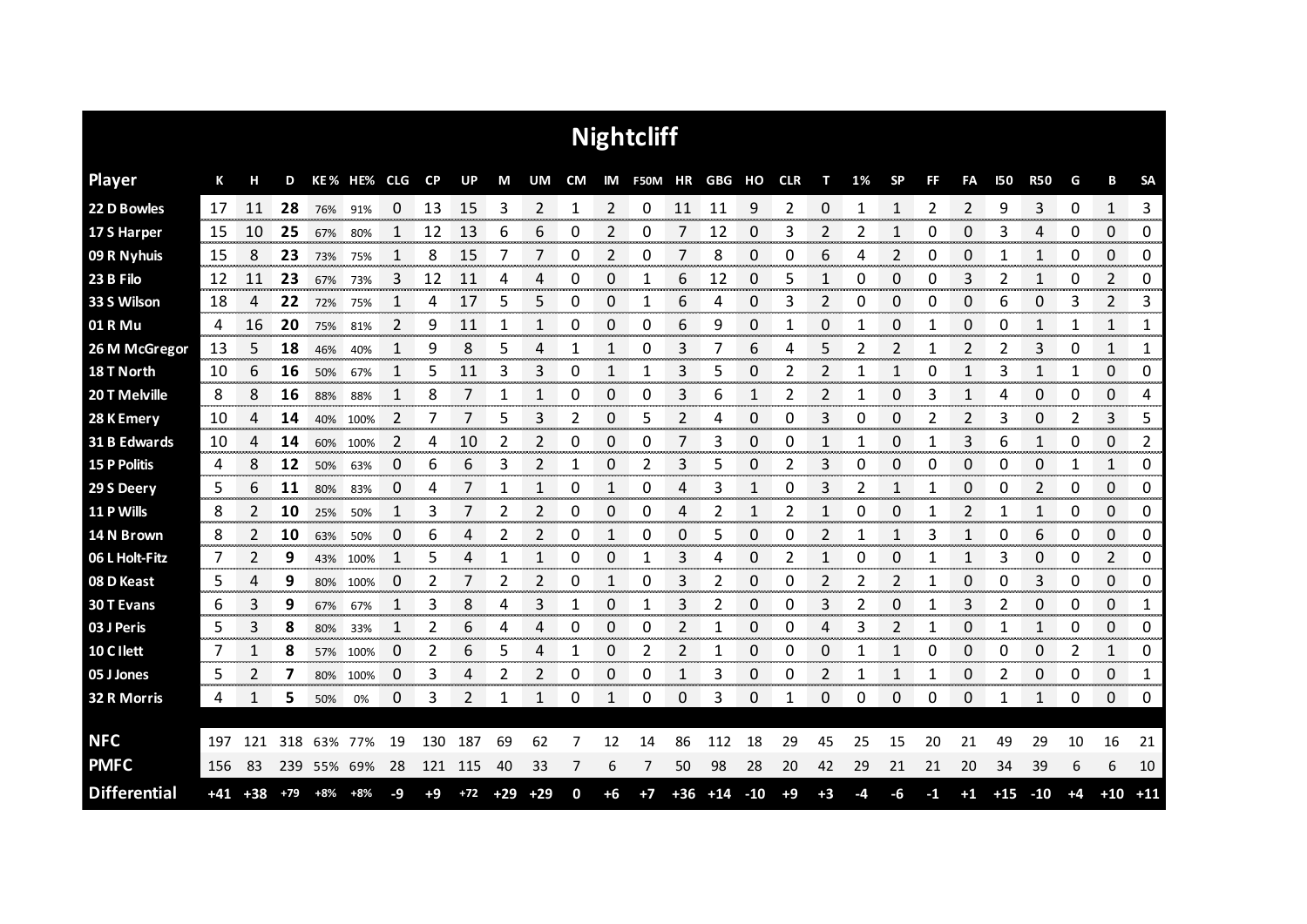|                        | <b>Score Sources</b> |                 |  |  |  |  |  |  |  |  |  |
|------------------------|----------------------|-----------------|--|--|--|--|--|--|--|--|--|
|                        | <b>PMFC</b>          | <b>NFC</b>      |  |  |  |  |  |  |  |  |  |
| <b>Turnover</b>        | 4.4.28               | 7.10.52         |  |  |  |  |  |  |  |  |  |
| <b>Stoppage</b>        | 1.1.7                | 3.6.24          |  |  |  |  |  |  |  |  |  |
| <b>Kick In</b>         | 1.1.7                | 0.0.0           |  |  |  |  |  |  |  |  |  |
| <b>TOTAL</b>           | 6.6.42               | 10.16.76        |  |  |  |  |  |  |  |  |  |
|                        |                      | Defensive 50    |  |  |  |  |  |  |  |  |  |
| <b>Turnover</b>        | 0.1.1                | 2.3.15          |  |  |  |  |  |  |  |  |  |
| <b>Stoppage</b>        | 0.0.0                | 0.0.0           |  |  |  |  |  |  |  |  |  |
| <b>Kick In</b>         | 1.1.7                | 0.0.0           |  |  |  |  |  |  |  |  |  |
| <b>TOTAL</b>           | 1.2.8                | 2.3.15          |  |  |  |  |  |  |  |  |  |
|                        |                      | <b>Midfield</b> |  |  |  |  |  |  |  |  |  |
| <b>Turnover</b>        | 3.3.21               | 5.7.37          |  |  |  |  |  |  |  |  |  |
| <b>Centre Bounce</b>   | 1.1.7                | 0.3.3           |  |  |  |  |  |  |  |  |  |
| <b>B/ARC Stoppages</b> | 0.0.0                | 3.2.20          |  |  |  |  |  |  |  |  |  |
| <b>TOTAL</b>           | 4.4.28               | 8.12.60         |  |  |  |  |  |  |  |  |  |
|                        |                      | Forward 50      |  |  |  |  |  |  |  |  |  |
| <b>Turnover</b>        | 1.0.6                | 0.0.0           |  |  |  |  |  |  |  |  |  |
| <b>Stoppage</b>        | 0.0.0                | 0.1.1           |  |  |  |  |  |  |  |  |  |
| <b>TOTAL</b>           | 1.0.6                | 0.1.1           |  |  |  |  |  |  |  |  |  |